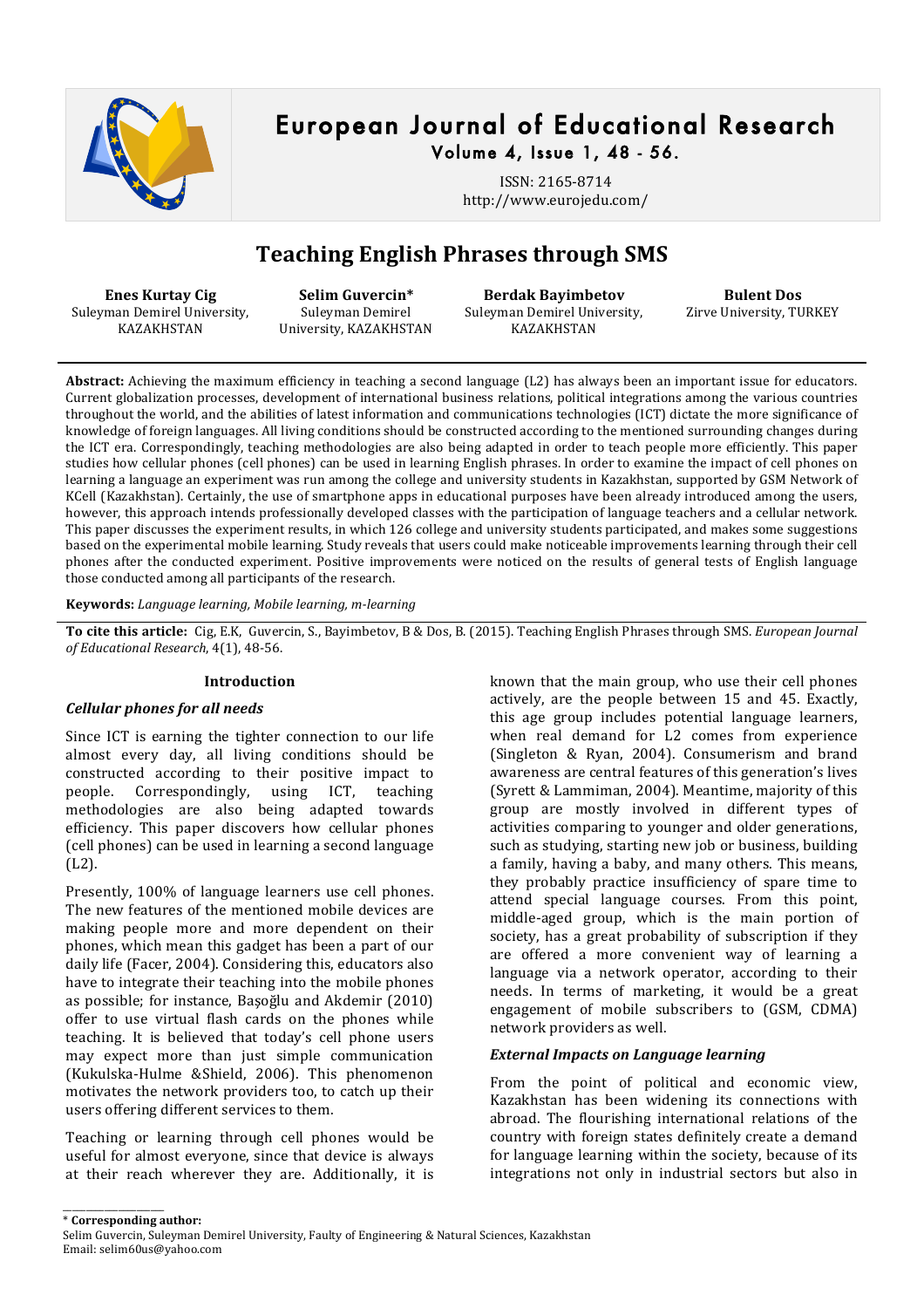social spheres. For instance, world-known publications, music, movies, Internet tools and others might be real factors to attract people to learn L2. It is believed that mass learning of foreign languages positively reflect on country's economics, politics, education and other key areas (Pinon & Haydon (ed.) 2010). Moreover, thanks to modern communication technologies international mass media, those are in different languages, are reaching more homes, which also motivates people to learn languages. The influence of the international media (including Internet), as an information source for current lifestyle and fashion, on learning languages were mentioned during the talk with the participants of the conducted survey.

## *Technological'advancements*

Mobile communications industry has been one of the most powerful areas at present, and the most beneficial income source on the economy of the world. The presence of six mobile technologies companies among 10 most expensive brands in the world, such as Apple, Microsoft, Google, Samsung, etc. tells their importance to public (www.forbes.com). Especially, Apple and Samsung are both trying to occupy the consumers putting all kinds of innovations to their new devices in almost every six months.

Nowadays, the programming requires more intelligence, which means the software side is getting much smarter and profitable. For that reason, some software cost more expensive than the device itself. For instance, there are mobile applications for about \$1000 while the device costs around \$700 (The Telegraph, 2013). Moreover, recently, the Facebook, the giant social network, acquired the WhatsApp free messaging service for \$19 billion, while Microsoft Corporation acquired the Nokia Corporation, which had been a giant cell phone device producer for several years, for about \$8 billion only (www.forbes.com).

The number of cell phone users is increasing around the world, especially, with noticeable contribution of the developing countries (en.wikipedia.org). The main factor of this increase can be explained by the affordable prices for cell phones. Currently, according to the statistics of www.mobithiking.com, the number of worldwide mobile subscribers reached up to 6.915 m people, which is 95.5% of the whole world population (7.240 m) (See Table 1).

According to the Statistics Agency of the Republic of Kazakhstan, 29.19 m subscribers registered to the mobile networks in Kazakhstan (30.03.2013), while the number of Kazakhstan's population is about 17 m. This statistics says that the share of subscribers in Kazakhstan is 172%. This indicator was 148% in 2012 (number of SIM cards to 100 persons /www.kursiv.kz/). Most people use more than one device or multi-SIM devices. Moreover, considering the fact that Kazakhstan is one of the developing countries in the world, the requirements to learning languages should be also high, which leads the country to integrate with the foreign markets rapidly. It is believed that the same situation can be observed in many other developing countries throughout the world.

It can be assumed from Table 1 and Table 2 that Kazakhstan is the leader amongst CIS countries in this area, and is developing at the same level with the leading countries in the world.

## *Study'justification*

This work aims to prove that one of the most efficient and modern ways of learning L2 (and not only language) is through mobile or cell phones. As mentioned above, the potential language learners and the most active cell phone users are in the ages of 15-45. Other groups: the first one can be between 6-14, who use their telephones for communication purposes only (EU Digital Agenda Scoreboard, 2013) with their parents and are generally not willing to learn a language through their mobile devices. The third group can be a little old or may not be much interested in learning a new language. So, this study analyses the facts implying the middle age group members, who are between 15-45 ages.

Moreover, the middle group uses more power on influencing their surroundings: in the family, at work and society. This fact also may bring the mentioned language learning practice to the forward plan. Additionally, this group has the most money spending power, ability to track the common social trends, highly receptive to new products and services. Some researchers have found that young generation is individualistic, anti-corporate, and resistant to advertising efforts (Bush et al., 2004; Wolburg & Pokrywczynski, 2001).

Moreover, traditional way of teaching can be boring for middle-aged generation, who mostly prefer on-the-go methods and "fun" in learning (Cooney & Keogh, 2007). Generally, they routinely multitask in their devices: surf the internet, message, play games, take photos, search locations and many more. The latest applications those are made by third parties to install in smartphones offering even more useful functions for the devices comparing to stock ones. One of them, certainly, a free messaging service among the users of smartphones and tablets.

Since the use of mobile phones, short messaging service (SMS) has been popular among active users because of its convenience and visual data exchange. Since then, users have sent billions of short messages. According to some statistics, mobile phone users in developed countries sent about 50 messages per day (www.wikipedia.org). Daily Mail states that Britain is one of the countries where tremendous number of SMS is delivered among the subscribers. In 2011, 39.7 billion messages were exchanged among the users (www.dailymail.co.uk). However, the format of messaging communication is changing according to the improvements of technology. Currently, even more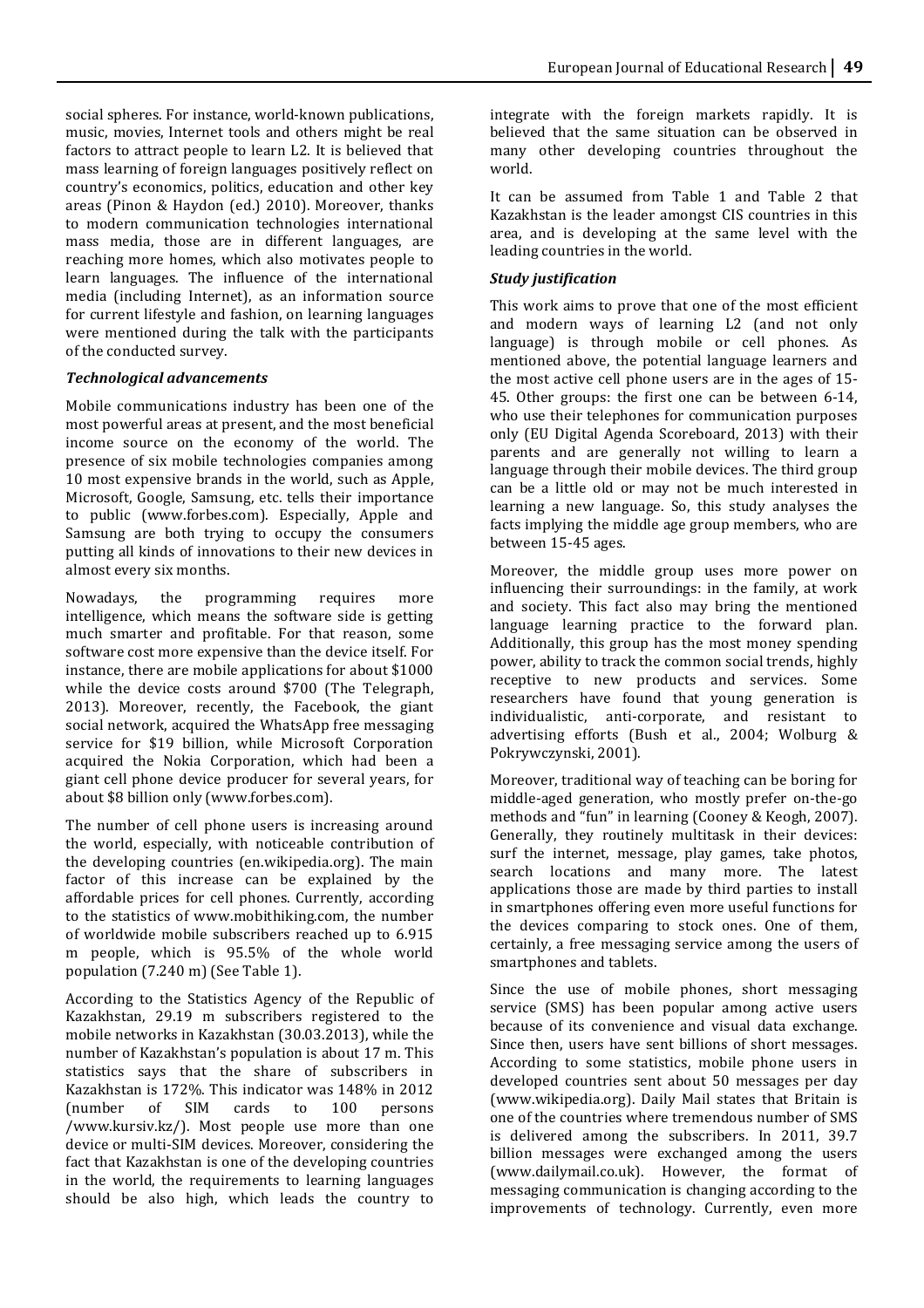people are involved in sending messages through various apps designed for smartphones, such as, WhatsApp, Viber, iMessage, Skype and others. According to Jan Koum, the WhatsApp CEO (Germany),

Table 1. Key Global Telecom Indicators for the World Telecommunication Service Sector in 2014 (retrieved from www.mobithinking.com)

|                                                | Global | Developed<br>nations | Developing<br>nations | Africa | Arab<br>States | Asia &<br>Pacific | CIS    | Europe | The<br>Americas |
|------------------------------------------------|--------|----------------------|-----------------------|--------|----------------|-------------------|--------|--------|-----------------|
| Mobile cellular<br>subscriptions<br>(millions) | 6.915m | 1.515m               | 5.400m                | 629m   | 410m           | 3.604m            | 397m   | 780m   | 1.059m          |
| Per 100 people                                 | 95.5%  | 120.8%               | 90.2%                 | 69.3%  | 109.9%         | 89.2%             | 140.6% | 124.7% | 108.5%          |

|  | Table 2. Top 10 mobile markets by number of subscriptions (www.mobithiking.com) |
|--|---------------------------------------------------------------------------------|
|  |                                                                                 |

|    | Country       | Mobile subscriptions<br>in millions | Population<br>in millions<br>source:<br>World Bank | $%$ of<br>population | $%$ of<br>population | Last<br>update |
|----|---------------|-------------------------------------|----------------------------------------------------|----------------------|----------------------|----------------|
|    | World         | 6.587.4m                            | 7.046m                                             | 93.5%                | 26.6%                | 06/13          |
|    | China         | 1,246.3m                            | 1.351m                                             | 92.3%                | 33.2%                | 02/14          |
| 2  | India         | 772.6m;                             | 1.237m                                             | 62.5%                | $3.4\%$              | 01/14          |
| 3  | <b>USA</b>    | 345.2m                              | 313.9m                                             | 110.0%               | 91.6%                | 06/13          |
| 4  | Indonesia     | 285.0m                              | 246.9m                                             | 115.4%               | 18.4%                | 06/13          |
| 5  | <b>Brazil</b> | 272.6m                              | 198.7m                                             | 137.2%               | 55.5%                | 02/14          |
| 6  | Russia        | 237.1m                              | 143.5m                                             | 165.2%               | 28.7%                | 06/13          |
| 7  | Japan         | 137.9m                              | 127.6m                                             | 108.0%               | 85.3%                | 02/14          |
| 8  | Vietnam       | 127.7m                              | 88.8m                                              | 143.8%               | 20.3%                | 06/13          |
| 9  | Pakistan      | 126.1m                              | 179.2m                                             | 70.4%                | N/A                  | 06/13          |
| 10 | Nigeria       | 128.6m                              | 168.8m                                             | 76.2%                | 7.5%                 | 02/14          |

WhatsApp now has more than 430 million monthly users and sees more than 50 billion messages cross its servers each day (www.tweaktown.com).It should be noted that there are many analogue apps out there of such services, so it can be imagined how people are involved in messaging today.

The given statistics highlight the importance of determining the efficiency of language learning through their cell phones, and impact on improving the subscribers' knowledge in general. This study does not analyse the users' level of intention in terms of learning a language, but considers only their willingness to acquire (any) "lessons" from their mobile devices. Thus, during the experiments a "language learning" case was used as a tool to study the subscribers' behaviour. It means, other studies on delivering the knowledge (not language learning) via mobile devices may vary in their outcomes.

## *Background*

Language learning has been an important component of the current lifestyle. Majority of parents believe that speaking in foreign languages leads their children to success in their study and career, so those children are grown up with that belief, which is mostly true (Plasberg, 1999). Moreover, current globalisation process, development of international economics and tourism are also calling people for learning foreign languages. In any area and country, cultural diversity is making more success rather than closed society (Bakens, Mulder & Nijkamp, 2012). Especially, our

chosen group, who are the active members of the society, clearly understand these demands.

Certainly, there are many other ways of delivering the knowledge and learning a foreign language during the modern era of information technologies. Various electronic books, videos, cartoons and multimedia softwares are offered to users in order to teach languages (Yeh, 2014). However, as the life gets faster and more competitive, people have been experiencing the shortage of time. There are many similar researches related on language learning are being carried (Levy & Kennedy, 2005; Cho et al., 2004). Majority of such studies are mainly about learning English!language.

While just few years ago, cell phones were an item of luxury, today, they are the most affordable communication device, though depending on their brands and models. It is another factor caused the number of cell phone users to flourish. According to Ericsson Mobility report (2013) the number of mobile subscribers exceeds the number of television viewers.

Presently, many studies state that the traditional messaging method is getting outdated (Ling & Baron, 2007). Programmers are developing more attractive and convenient applications that give users to exchange messages free of charge through the internet. Moreover, the advanced messaging services are preferred by users, which support picture, audio and video, and with sharing options via social networks.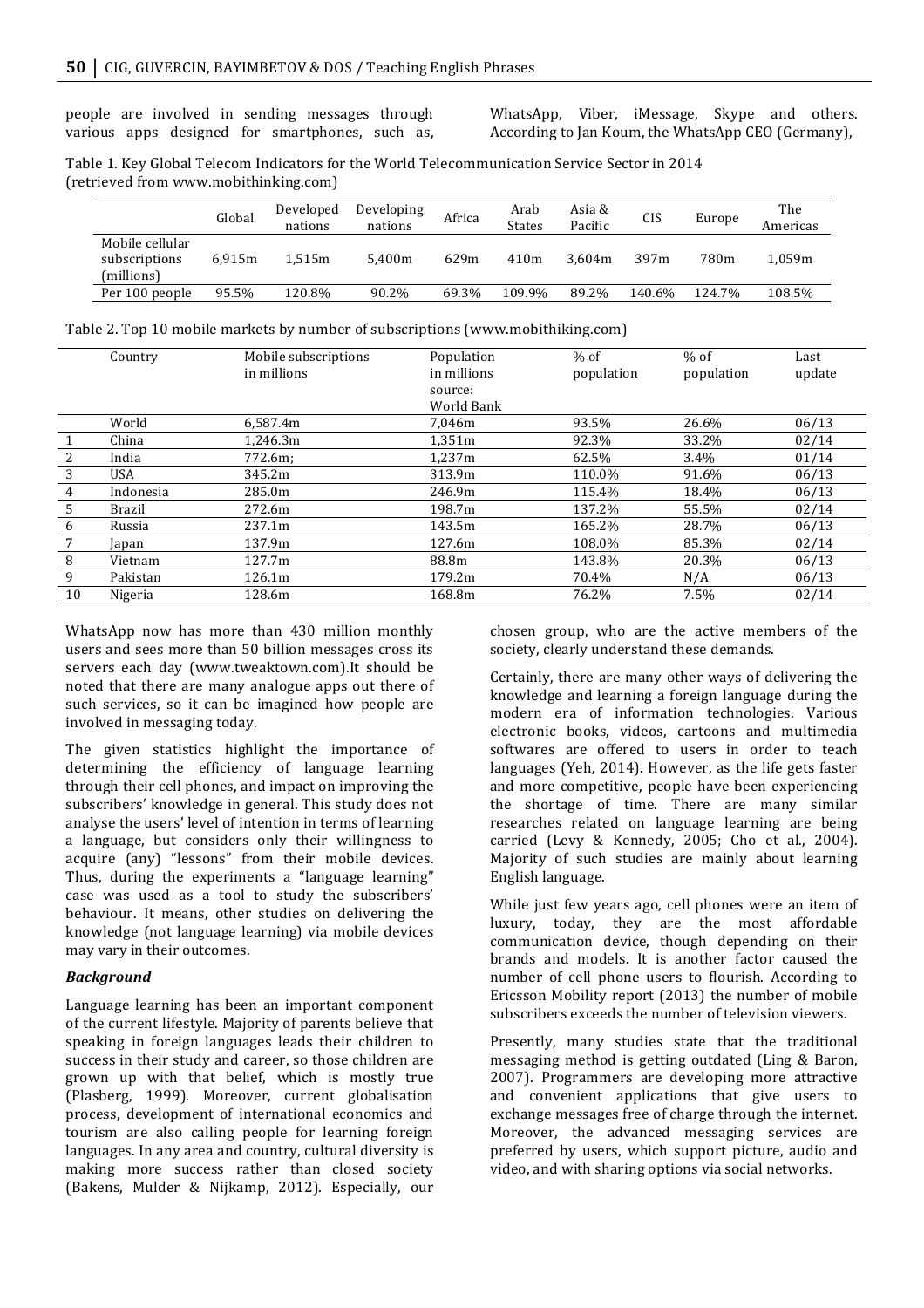## **Theoretical)Framework**

Survey results show that majority of respondents accept news and various information from their mobile operators without much frustration. Therefore, the messages in educational purposes, delivered by mobile networks, have much probability to be accepted favourably. Moreover, the automated SMS services reach the subscribers always on their preferred (adjusted) time and make information available to them systematically.

Theoretically, this topic is not new in education. More than 10 years ago mobile technologies were considered as "a familiar part of the lives of most teachers and students" in the UK (Facer, 2004). Though, this practice is claimed as effective, formally, it has not been used in language learning in a continuous way. Prof. Liliana Jacott also discusses general educating advantages of mobile learning in her book titled "Mobile Learning. A *Handbook for Educators and Trainers"* (2009). Her book presents many examples and practical experiences that illustrate the new possibilities that mobile technologies might have in education and training. Certainly, this method of teaching are not limited to only English language. For instance, Korean researchers, Cho et al.  $(2004)$ , propose offering a whole mobile-based courseware for Korean language learners through smartphones connected to the internet. Thornton and Houser (2005) did experiments by sending short minilessons for learning vocabulary through e-mail to mobile phones of the students three times a day, that very similar to this study.

American researchers, Kurt Squire and Seann Dikkers, University of Wisconsin-Madison, highlight the importance of internet functionality on mobile learning via internet-based applications. Their suggestions strictly suggest using smartphones only, in which they advise to develop subject-based apps (Squire & Dikkers, 2012). Many scholars recommend using mobile gadgets on teaching and learning vocabularies (Pincas, 2004; Levy & Kennedy, 2005; McNicol, 2005; Stockwell, 2007). This paper's proposal is very similar to the vocabulary teaching structure, since it studies teaching English phrases via mobile devices.

Cooney & Keogh (2007) try to teach Irish language via mobile phones and web chat, believing in that exciting and fun methods would motivate more students get interested in learning. Cavus and Ibrahim (2008) also mention that students may even find enjoyable learning L2 via their mobile phones.

Certainly, being convinced in the practicality of the general idea of using the mobile devices in education, some institutions are trying to integrate their activities in smartphone-based applications. For example, Abilene Christian University (U.S.) give free iPods and iPhones to their freshmen installed 15 university web applications to offer some courses and instruction through those devices (Hlodan, 2010). These are specifically university-based applications, differing from our discussion that may comprise and educate all interested parties of the society.

The main difference of our research from the previous studies, as mentioned above, is the studying the effectiveness of learning a language with the help of mobile phones. Majority of the similar researches focus only on the technical details and the contents of the offered services. In this study, mainly, the attitude of the subscribers towards mobile learning practice is demonstrated.

While studying the behaviour of the users on the above-mentioned issue, certainly, other influencing external factors to their decisions will also be considered, such as: sms costs, types of telephones, locations, subscribers' ages, used networks, etc.

Based on the mentioned model, the following hypotheses are considered:

*Hypothesis 1: Learning a language using a mobile phone is practical.* 

*Hypothesis 2: Teaching through the network may not use* simple SMS only, but also multimedia messages (pictures, *sound,!and!video)*.

*Hypothesis 3: Current tendency of communication and* software improvements are leading to mobile learning.

#### **Method**

#### *Measures*

In order to obtain needed data on proposed topic, the users' behaviour was calculated by running experimental service provided by KCell, a GSM network of Kazakhstan and by asking different questions orally from selected sample during the questionnaire. So, the summary of the study is not based only on direct answers but on indirect implies as well.

To identify the reactions and responds of the selected participants (Group Y), we run an SMS service experiment by the support of GSM network (KCell) and the British Council (Kazakhstan) during 8 months. The service was named "Phrase of the Day". KCell delivered English words and phrases to the selected groups in 3 different levels and purposes: Advanced, Business and IELTS, in the following formats:

Table 3. Experimental offered language levels and SMS language programme by cellular network (Phrase of the Day)

| No. | Level           | Translation | Definition | Example |
|-----|-----------------|-------------|------------|---------|
|     |                 |             | in the     |         |
|     |                 |             | original   |         |
|     |                 |             | language   |         |
|     | Advanced        | No          | Yes        | Yes     |
| 2.  | <b>Business</b> | Yes         | Yes        | Yes     |
| 3   | <b>IELTS</b>    | N٥          | Yes        | Yes     |

According to the gathered data, the use of messaging service is quite active in both types of cell phones, though the share of smartphones is considerably high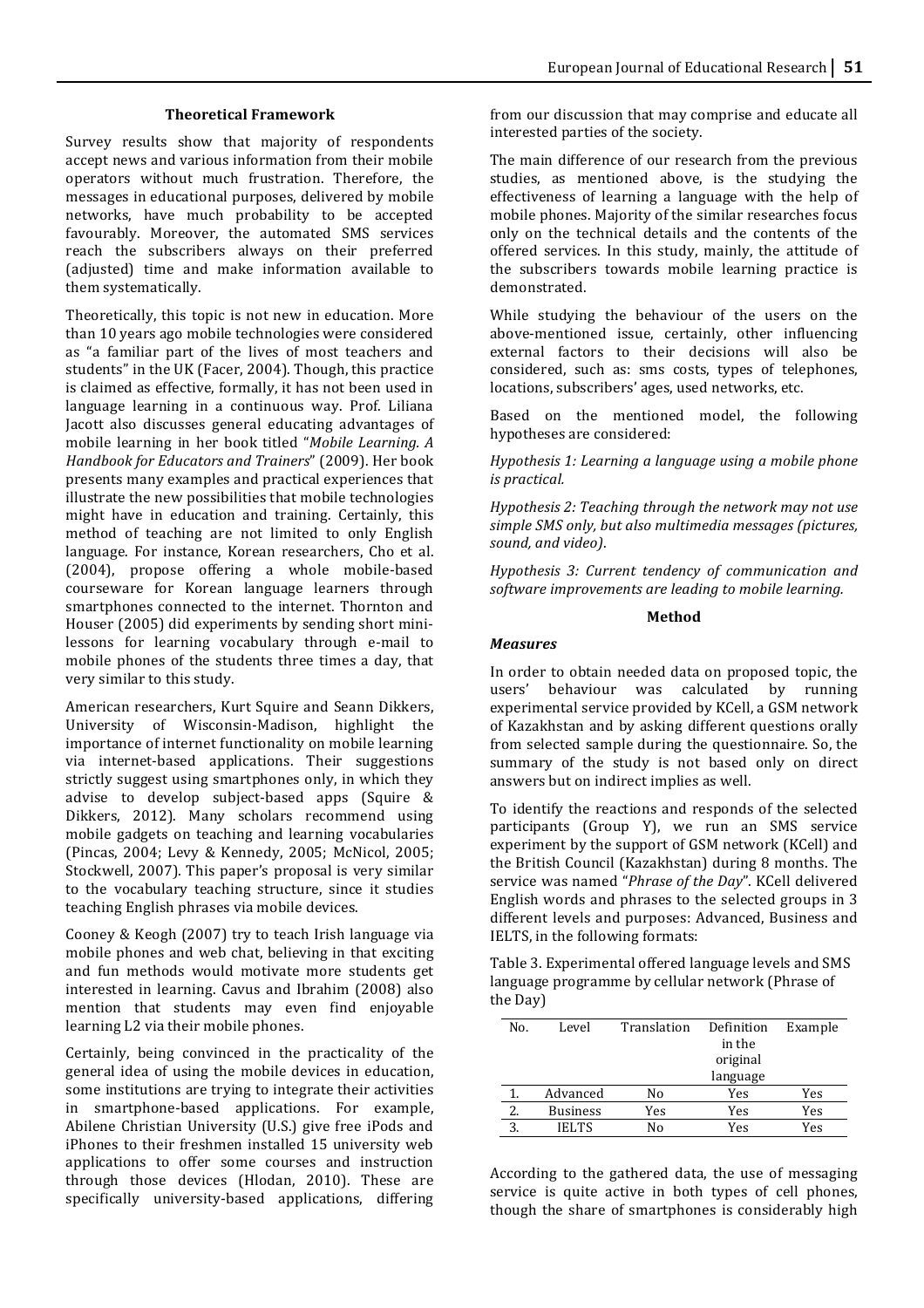$(87%)$  (Figure 1). The research was mainly proposing the usage of messaging service in delivering the lessons (phrases) through the mobile devices.





Moreover, we had another group (Group Z) to compare who also studied those levels of English language without the use of the mentioned SMS service. Therefore, these two samples were tracked, whose English instruction methods were based on mobile learning versus traditional teaching only, in order to obtain clearer image of our m-learning experiment on language learning. It should be noted that Group Y had lessons in traditional classroom teaching as well.

In order to gather clearer data, we divided our questions into two parts: first part is learning about the behaviour and purpose of users towards using their cell phones, and the second part was designed to study their willingness to learn L2 via their devices.

## *Sample*

The convenience sample consisted of 126 participants enrolled in different schools. 30 of them are from school, 68 are students from Suleyman Demirel University (SDU, Kazakhstan) and other 28 were the MA students from the International Business School (IBS, Kazakhstan). Exactly half of the mentioned groups, Group Y, was trained with KCell SMS lessons and the other half, Group Z, was not. All students volunteered to take an experimental survey. The experiment was applied to each group in various times. SDU students received the sample m-learning messages from KCell GSM Network (Kazakhstan) on Business level of proficiency, between September and December, 2012. The MA students of IBS participated in the mentioned research from January to March, 2013, who were offered IELTS level SMS classes. School pupils received the similar SMS messages during March-April, 2013 on Advanced English language level. The message format was a regular SMS, so recipients with non-smart devices did not have any technical issues on receiving them.



Figure 2. Cell phone usage purposes among the youth (activity %)

## *Sample'Profile*

Most of the sample was male  $(56%)$ , freshman  $(78%)$ and in ages of  $19-25$  (54%), who, supposedly, are currently building their future plans, which means, they may have more intentions to learn L2. Number of MA students was less than other groups, since they generally speak one or more foreign languages and were taken for variety purpose. (Table 4). It is believed that the chosen sample consists of only students, i.e. not quite mixed (by professions, ages, social groups, etc.). However, the purpose of the experiment was to survey the parties who are willing to learn a language, in order to determine the efficiency of mobile learning.

Table 4. Sample profile details

| <b>Variables</b> | <b>Categories</b>  | <b>Number</b> | $\frac{0}{0}$ |
|------------------|--------------------|---------------|---------------|
| Age              | 16-18              | 30            | 24            |
|                  | 19-25              | 68            | 54            |
|                  | 26-30              | 26            | 21            |
|                  | 30 and older       | 2             | 2             |
|                  | Total              | 126           | 100           |
| Academic         | School pupils      | 30            | 24            |
| Status           | Freshmen           | 40            | 32            |
|                  | Juniors            | 16            | 13            |
|                  | Seniors            | 12            | 10            |
|                  | <b>MA Students</b> | 28            | 22            |
|                  | Total              | 126           | 100           |
| Gender           | Female             | 56            | 44            |
|                  | Male               | 70            | 56            |
|                  | Total              | 126           | 100           |

#### **Results)and)Discussion**

Participants were interviewed/questioned if they would learn a language through the mobile learning system. As expected, all of the participants mentioned their willingness to study a foreign language by using various gadgets. It can be also explained because of its novelty in learning, comparing to other methods of studying.

One of the notable moments, some people have absolutely no idea how to learn a language (except taught courses), even are not interested in how language courses work or about finding the best ways to study. This means, a clear instruction to those types of people about the mobile learning would make a good leap in their decisions. Moreover, the experimental mobile learning project was not tiresome and designed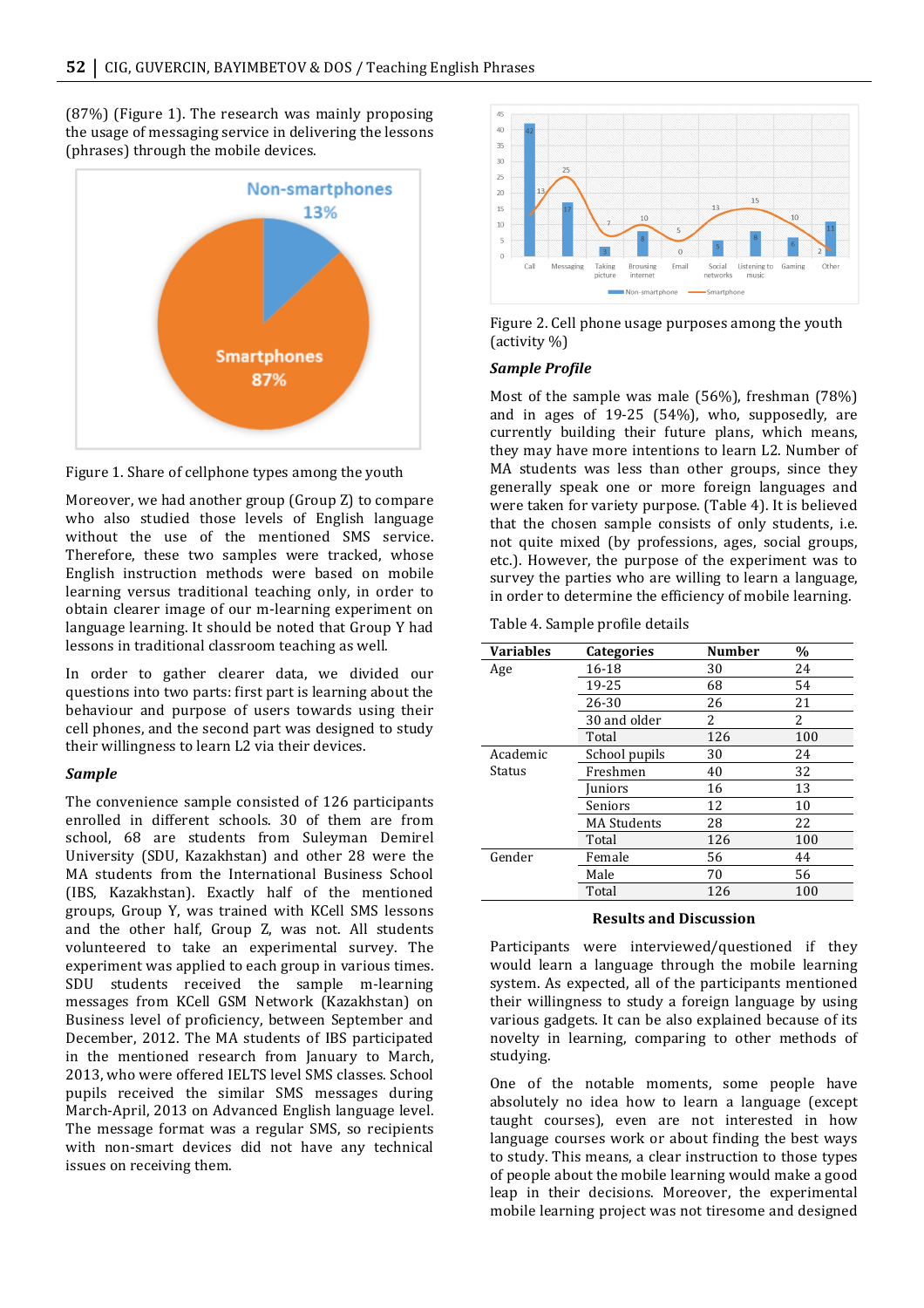for optimal time for users during the day. Since this practice is new, certainly there were some conservatives, who mentioned their preference to learning in traditional methods.

Moreover, before and after the experiment all participants were tested in order to identify their English level. As mentioned, they were mainly divided into two groups (Group Y and Z): first was offered additional SMS classes, while the latter was taught in traditional method. Still, for detailed look at the changes in the level of each group, the participants had been analysed according to their academic status. To identify the difference of level of groups pre- and postexperiments, the gathered data was analysed in t-test analysis.

When we compare the pre-experiment test scores of the groups, there is no significant relation between these groups. Independent t-test was used to compare these groups. Table 5 shows the t-test results.

Table 5. Pupils (Group Y and Z): Pre-experiment scores

| Groups  |    | $\overline{\mathbf{v}}$ | SD   |      | U    |
|---------|----|-------------------------|------|------|------|
| Group Y | 15 | .710                    | ,125 |      | ,366 |
| Group Z | 15 | .670                    | ,116 | ,920 |      |

Table 5 shows that initially divided groups can be accepted as equal groups. There is no statistically significant differences between these groups ( $p$ >,05). This means that both groups have the same knowledge levels about the English phrases.

In principle, if the hypothesis is null, it would be  $H_0: \mu_1$  $= \mu_2$  but the results of (30) school pupils paired sample t-test analysis show the followings:

Table 6. Pupils (Group Y): pre- and post-experiment

| Groups                        | N  |      | SD   |         | n    |
|-------------------------------|----|------|------|---------|------|
| Pupils (before<br>experiment) | 15 | .710 | .125 | $-5.14$ |      |
| Pupils (after<br>experiment)  | 15 | .783 | .093 |         | .000 |

As it is seen from the Table 6 pupils made some improvements within 2 months (March-April, 2013) to more than  $7\%$  (78,3% against 71,1%) which is statistically significant (p<,00)  $H_0: \mu_1 \neq \mu_2$ .

Table 7. Pupils (Group Y and Z): post-experiment scores

| Groups                        | N  |      | SD   |       |      |
|-------------------------------|----|------|------|-------|------|
| Group Z (after<br>experiment) | 15 | .685 | .119 | -2.49 | .026 |
| Group Y (after<br>experiment) | 15 | .783 | .093 |       |      |

Table 7 shows that post experiment scores of the experimental group (,783) is higher than control group  $(0.685)$  and this relation is statistically significant ( $p$ <, $05$ ). This means that sending SMS to students to teach the English phrases was successful. *Hypothesis 1*: Learning phrases by using a mobile phone is practical. According to the answers of the respondents and considering the circumstances of their use, people have more convenient possibility to retrieve valuable information through their mobile phones. Moreover, participants think that cell phones are the least time consuming and rather affordable way of getting instructions. Thornton and Houser (2005) also confirmed the 'encouraging' post-test improved range of scores on teaching vocabulary Japanese students via mobile phones. The same successful results can be observed in the studies of Alemi, Sarab and Lari (2012).

The following figures visualize the pace of students' level of learning English phrases:



Figure 3. *Group Y* (studied with SMS programme) test performance results (%).



Figure 4. *Group Z* (studied normal university programme) test performance results  $(\%).$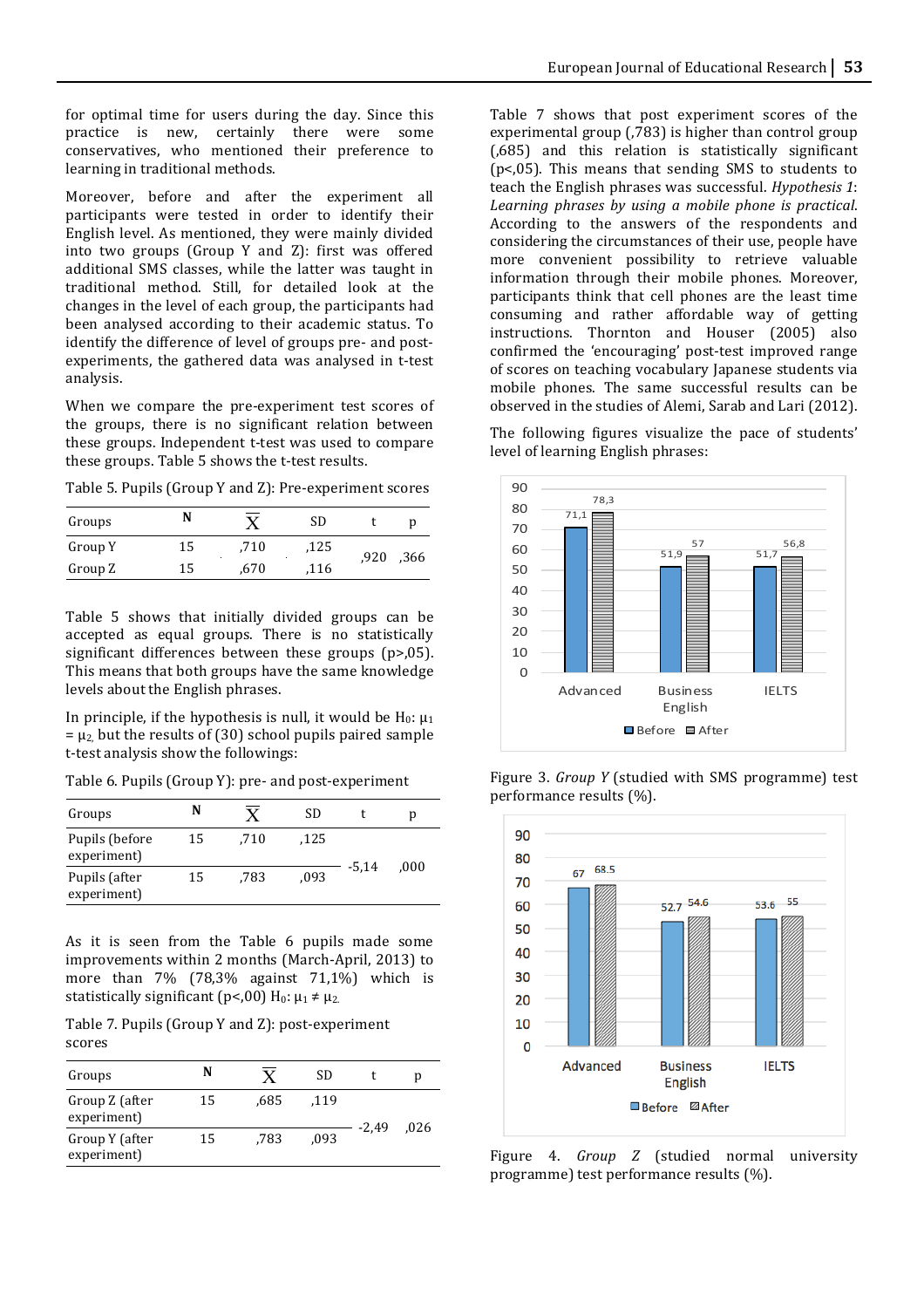As it can be seen from these tables, the impact of SMS classes is quite noticeable in teaching, language learning in our case. The mentioned improvements were gained for 2 months for Advanced English level, 4 months for Business English, and 3 months for IELTS. Certainly, mobile learning does not completely cover the traditional teaching techniques, but it would be a good supplementary for those, who are already studying and it would be useful for people, who already acquired fundamental language levels.

*Hypothesis 2: Teaching through the network may not use simple!SMS!only,!but!also!multimedia!messages!(pictures,!* sound, and video). Despite the fact that all samples of the research were young people, survey revealed that non-smartphones are still in use (approx. 17%), especially, because of their battery durability and simplicity. However, those cell phones usually do not support multimedia messages.

Besides, smartphones' functions are not limited to networks services as long as they are connected to the internet. For instance, any legal entity or individual is able to create their own group (to offer their services) using Internet traffic on a messaging application, such as Viber or WhatsApp without depending on bound to a cellular network. These sources may offer much cheaper services comparing to network costs in the future. Considering these factors, Hypothesis 2 was not supported. However, the aim of this paper is not business oriented, but is about developing the teaching techniques on language learning.

*Hypothesis 3: Current tendency of communication and* software improvements are leading to mobile learning. The development of internet services and abilities of messaging (and other) applications designed for smartphones are getting really smart. For instance, there are apps that track the health conditions of their owners. As mentioned, messages that use third-party applications and internet connections significantly overcome the normal messages (SMS) by their amount. Moreover, mobile application stores, such as Google's Play Market and Apple's Appstore offer hundreds of various applications to download in order to learn languages in different ways. This survey revealed that there were some users among the experiment participants, who use use such apps. Therefore, Hypothesis 3 was supported. Many research showed the usefulness of the mobile learning that is used SMS for instruction (Virvou and Alepis, 2005; Cavus and Dogan, 2009). Also Young, (2007) concluded that SMS text messaging provides the most appropriate technology to address the issues to support students in distant placements and reduce feelings of isolation whilst on practice. Yousuf, (2007) found that mobile learning can improve the entire distance education by enhancing ways of communication among distance learners, tutors and supporting staff. Overall, even though the service was almost unknown, the survey outcomes state that used sample had a positive attitude on mobile learning. However, it can be assumed that the future mobile teaching technology will be used through smart applications, but not simple SMS, since they may comprise multimedia teaching tools, such as text, photo, sound and video. Huang and Sun (2010) strongly advise using the mobile devices in teaching English because of its listening exercise system that can enhance learners' English listening abilities to a high degree. Therefore, this trend may have effective use in teaching phrases. If needed, instructors are able to contact to learners directly using free calls through the internet, without any difficulties. Furthermore, as Geddes (2004) mentioned, it can be used in "anywhere, anytime" with possibilities of saving the messages' history to look back or repeat the previous lessons at convenient time and place.

#### **Conclusion**

Although this study did not include the people with wider ranges of ages, the main purpose was to identify the importance of mobile learning in studying phrases (or a language). Therefore, the surveyed group was the most suitable sample since they are well informed about the cell phone functions and have a desire to learn a language. Moreover, majority of these people are the heavy users of internet apps that give them enough capacity to compare the traditional and modern ways of messaging services.

Advanced smartphone applications can do more professional job: explaining the words while reading, providing sounds and sample videos. These opportunities put mobile devices ahead to be used as a source of valuable knowledge. Additionally, as the smartphone market is developing and the internet is getting common, they are getting much accessible to everyone.

Public awareness of the convenience of mobile learning and its functions may significantly increase the number of language learners, if the majority, mostly elder people, will learn about how the service works.

According to the behaviour of the respondents in this study, especially students feel little or no social pressure on learning or choosing a foreign language. They are grown-up enough to make their own decisions, though in most cases they are financially dependent to their families. It means, the network services and/or the functions of new telephone applications they use can be easily advertised among their peers to be purchased or used further. The price sensitive parties always look for accessible ways of performing their plans, where mobile learning can be preferred as a reasonable choice.

This information might be useful not only language instructors, but also to industries who want to run some instructions to their students and/or employees.

## *Limitations*

Limitations of this study may affect the ability to generalize findings. The sample was non-random and may not be a 100% representation of general target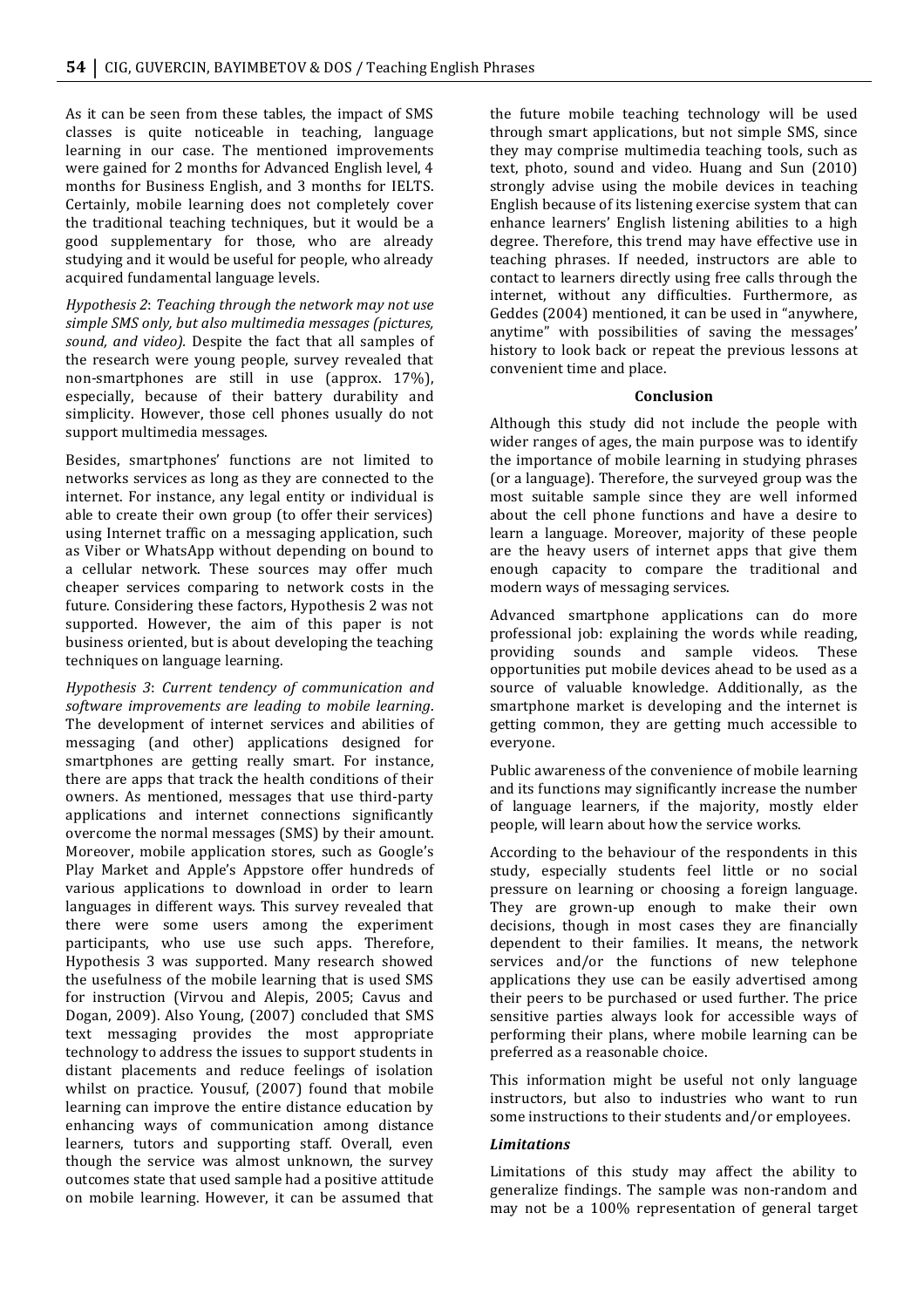audience. However, there is no indication that this group of respondents differs significantly in their learning behaviour from others, because it includes the parties from all regions of Kazakhstan.

## **References**

- Alemi, M., Sarab, M. & Lari, Z. (2012). Successful learning of academic word list via MALL: Mobile Assisted Language Learning. The Canadian Center of! Science! and! Education.! *International! Education! Studies*, 5(6), 99–109. Retrieved from http://www.ccsenet.org.
- Bakens J., Mulder P. & Nijkamp P. (2012). *Economic* impacts of cultural diversity in the Netherlands: *Productivity, utility, and sorting*. Tinbergen Institute Discussion Paper. Tinbergen Institute Amsterdam. Retrieved from http://www.ieb.ub.edu.
- Başoğlu, E. & Akdemir, O. (2010). A comparison of undergraduate students' English vocabulary learning: Using mobile phones and flash cards. *Turkish Online Journal of Educational Technology, 9*  $(3)$ , 1–7. Retrieved from http://www.tojet.net.
- Boticki, I., Wong, L.H. & Looi, C.K. (2011). Designing content-independent mobile learning technology: Learning fractions and Chinese language. *Proceedings! 10th! World! Conference! on! Mobile! and! Contextual Learning (mLearn)* (pp. 130-137). Beijing, China: Beijing Normal University. Retrieved from http://mlearn.bnu.edu.cn.
- Bush, A., Martin, C. & Bush, V. (2004). Sports celebrity influence on the behavioral intentions of generation Y. *Journal of Advertising Research*, p.108-118.
- Cavus, N. & Dogan, I. (2009). MOLT: A mobile learning tool that makes learning new technical English language words enjoyable. *International Journal of Interactive Mobile Technologies*, 2 (4), 38-42. Retrieved from http://online-journals.org.
- Analytical review. (2013). *Cellular network market of Kazakhstan:! tendencies! and! perspectives*.! Retrieved! from: www.kursiv.kz.
- Cho, S-J., Kim, J. & Lee, S. (2004). *Mobile assisted language learning courseware for Korean language learners. In: Buessler, C., et al.* (eds.) Web Information Systems - WISE 2004 Workshops. Germany: Springer, 173-178.
- Cooney, G. & Keogh, K. (2007). *Use of mobile phones for language learning and assessment for learning.* Paper presented at MLearn 2007. Retrieved from: http://www.learnosity.com/files/learnosity-use-ofmobile-phones-for-language-learning-andassessment-for-learning.pdf.
- Cui, Y. & Bull, S. (2005). Context and learner modelling for the mobile foreign language learner. *System*, 33 (2), June 2005, p. 353–367.
- Curtis, S. (2013). *16 most expensive apps on the App Store.* The Telegraph. Retrieved from: http://www.telegraph.co.uk/technology/apple/10 255045/16-most-expensive-apps-on-the-App-Store.html.
- Digital! Agenda! Scoreboard! (2013).! *European! Commission! Staff! Working! Document.! Brussels*,! 12.06.2013, SWD (2013), 217 final. p.109. Retrieved from: http://ec.europa.eu.
- Ericsson Mobility Report. (2013). Retrieved from: http://www.ericsson.com/ericsson-mobilityreport.
- Facer, K. (2004). *Foreword to the literature in mobile technologies and learning.* In: Naismith, L., Lonsdale, P., Vavoula, G. and Sharples, M. (eds.). Futurelab report 11. Retrieved from: http://www2.futurelab.org.uk/resources/documen ts/lit\_reviews/Mobile\_Review.pdf.
- Gantt, C. (2014). *WhatsApp sees 50 billion messages per* day, more than all SMS combined. Retrieved from: http://www.tweaktown.com/news/34968/whatsa pp-sees-50-billion-messages-per-day-more-thanall-sms-combined/index.html.
- Garratt, L. & Poulter, S. (2014). *Number of text messages being sent falls for the first time ever as more people turn! to! Whatsapp! and! iMessage*.! The! Dailymail.! Retrieved from: http://www.dailymail.co.uk/sciencetech/article\* 2538488/SMS-takes-seat-IM-number-texts-sent-Britain-falls-time.html.
- Geddes, S.J. (2004). *Mobile learning in the 21st century: benefit* to *learners*. Retrieved from: http://knowledgetree.flexiblelearning.net.au/editio n06/download/geddes.pdf.
- Global mobile statistics (2014). *Mobile subscribers; handset market share; mobile operators (Part A).* Retrieved from: http://mobithinking.com.
- Huang, C. & Sun, P. (2010). *"Using mobile technologies to! support! mobile! multimedia! English! listening!* exercises in daily life". In: The international conference on computer and network technologies in education (CNTE 2010). Retrieved from: http://cnte2010.cs.nhcue.edu.tw.
- Jacott, L. (2010). Mobile learning. A Handbook for educators and trainers - Edited by Agnes Kukulska-Hulme and John Traxler. *British Journal of Educational!Studies*,!57:3,!p.!337\*339.
- Jhaveri, N. (2014). *Mobile Enterprise Success Story*. Retrieved from: www.prolifics.com.
- Kennedy, C. & Levy, M. (2008). "L'italiano al telefonino: Using SMS to support beginners' language learning". *ReCALL*, 20 (3), pp. 315-350.